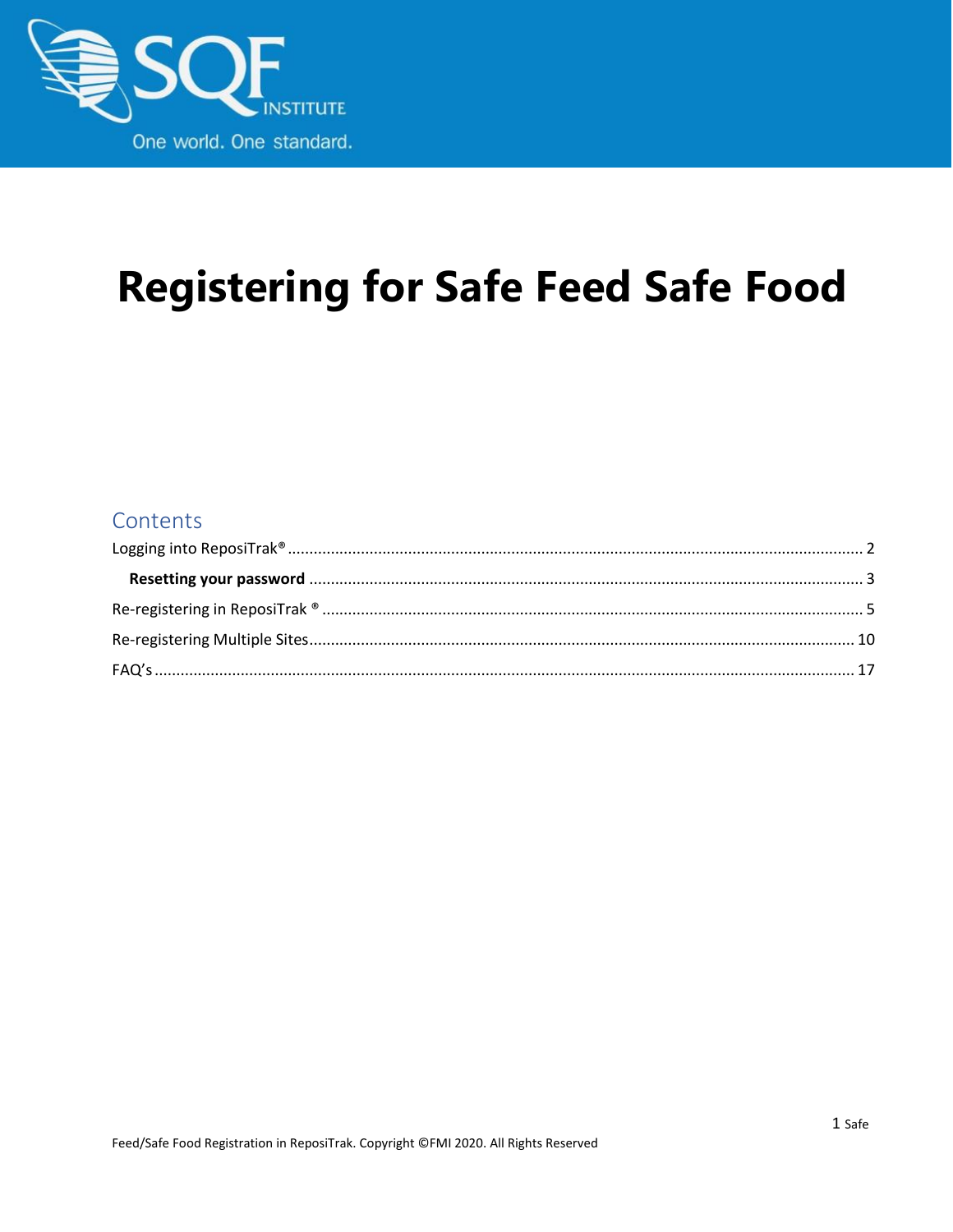

## **Logging into ReposiTrak®**

<span id="page-1-0"></span>The first step in re-registering a facility for your next audit is to log into the ReposiTrak SQF Assessment Database. You can start by following the link below to the SQFI Existing User's Page:

<https://www.sqfi.com/assessment-database/existing-suppliers/>

Once there, click the link to log into the ReposiTrak SQF Assessment Database. You will be prompted to enter your username and password. You will then be presented with the screen below.

| One world. One standard. |                                                                                                                                                                                       | COVID-19<br><b>Resources</b>                                                | What is the SQF<br>Program? | <b>How To Get</b><br>Certified? | Resource<br>Center | <b>SQF Certified Site</b><br><b>Directory</b> | Events &<br><b>Training</b> |  |
|--------------------------|---------------------------------------------------------------------------------------------------------------------------------------------------------------------------------------|-----------------------------------------------------------------------------|-----------------------------|---------------------------------|--------------------|-----------------------------------------------|-----------------------------|--|
|                          | HOME   SQF ASSESSMENT DATABASE   EXISTING SUPPLIERS                                                                                                                                   |                                                                             |                             |                                 | Share This Page    |                                               |                             |  |
|                          | <b>Existing Suppliers</b>                                                                                                                                                             |                                                                             |                             |                                 |                    |                                               |                             |  |
|                          | The information below is for users and companies that have registered with the SQF Assessment<br>Database.                                                                            |                                                                             |                             |                                 |                    |                                               |                             |  |
|                          |                                                                                                                                                                                       | SQF Assessment Database with ReposiTrak®                                    |                             |                                 |                    |                                               |                             |  |
|                          |                                                                                                                                                                                       | To login to the SQF Assessment Database powered by ReposiTrak®, click here. |                             |                                 |                    |                                               |                             |  |
|                          | To obtain your ReposiTrak® credentials, please go to the ReposiTrak® site, here.                                                                                                      |                                                                             |                             |                                 |                    |                                               |                             |  |
|                          | If you need further assistance with the Assessment Database, contact SQFI at info@sqfi.com or<br>202-220-0635.                                                                        |                                                                             |                             |                                 |                    |                                               |                             |  |
|                          | Below you will find a series of user guides that will walk you through registration, managing your<br>company profile, entering corrective actions, and completing an internal audit. |                                                                             |                             |                                 |                    |                                               |                             |  |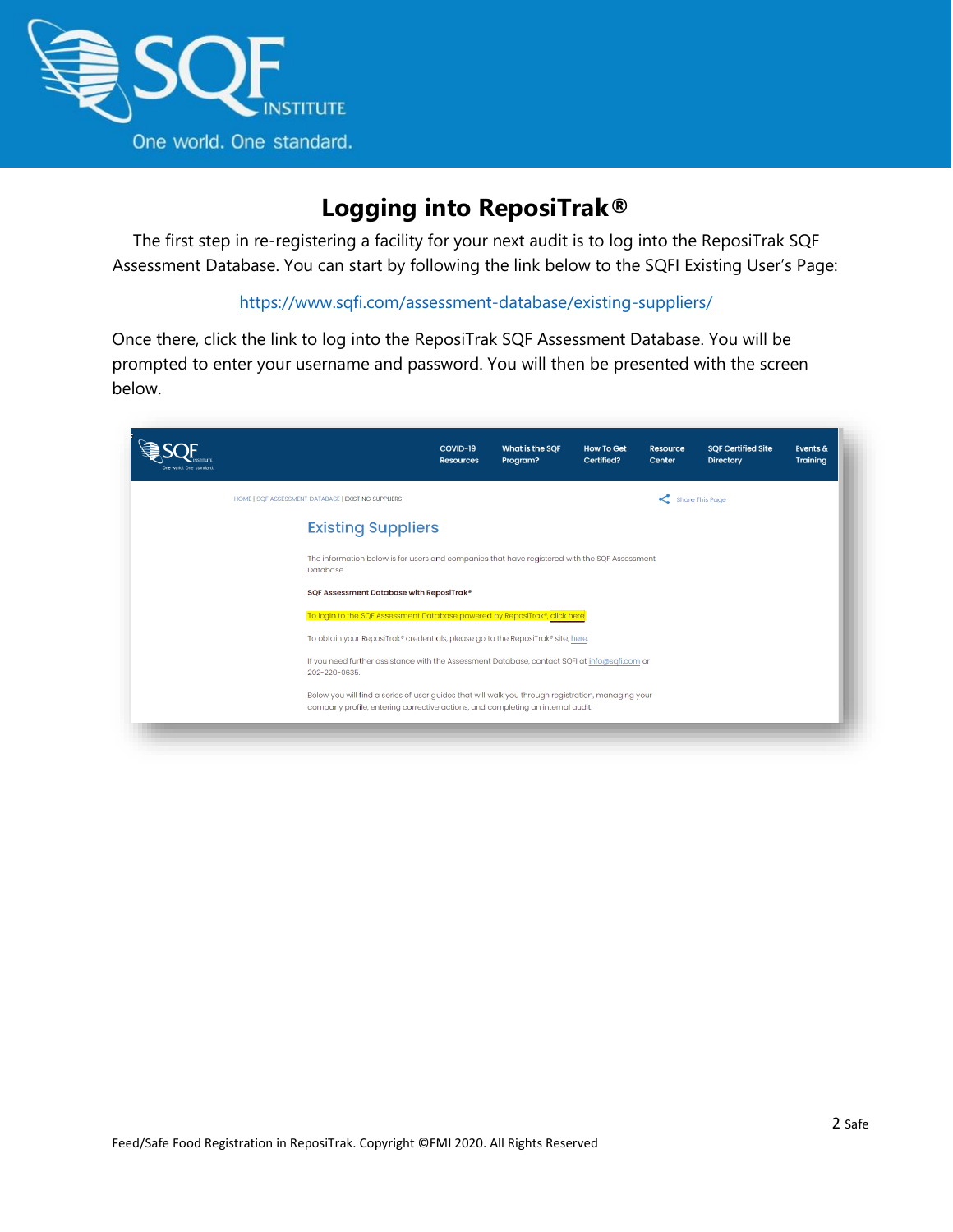

#### Resetting your password

If you are having trouble, click this link to reset your password: [Reset Password](https://www.ac.parkcitygroup.com/application/vwavecgi/private/vialink.cgi/login/app)

| ß                               |                                   |
|---------------------------------|-----------------------------------|
|                                 | Username                          |
|                                 |                                   |
| $\sqrt{\phantom{a}}$ ReposiTrak | <b>Reset Password</b><br>Password |
|                                 | ⊙                                 |
|                                 | Login                             |
|                                 |                                   |

<span id="page-2-0"></span>In the database, **your username will be the email address you provided at the time of registration**. If you do not know your password, click the **"Reset [Password](https://www.ac.parkcitygroup.com/application/vwavecgi/private/vialink.cgi/login/app)"** link located above the password option.

#### Resetting Password

Step 1: Clicking the **"[Reset](https://www.ac.parkcitygroup.com/application/vwavecgi/private/vialink.cgi/login/app) [Password](https://www.ac.parkcitygroup.com/application/vwavecgi/private/vialink.cgi/login/app)"** link Will take you to this screen. Once there, enter the email address associated with the account into the email address field and click "Submit."

| ↳ | Please enter your "Full" Email Address.                                                                   |
|---|-----------------------------------------------------------------------------------------------------------|
|   | If your account was setup with a Username rather than Email Address, then enter your Username<br>instead. |
|   | <b>Email or Username</b>                                                                                  |
|   | <b>Reset Password</b>                                                                                     |

Step 2. If the email address is associated with an account in the Repositrak System, you will see this screen. Click on the reset

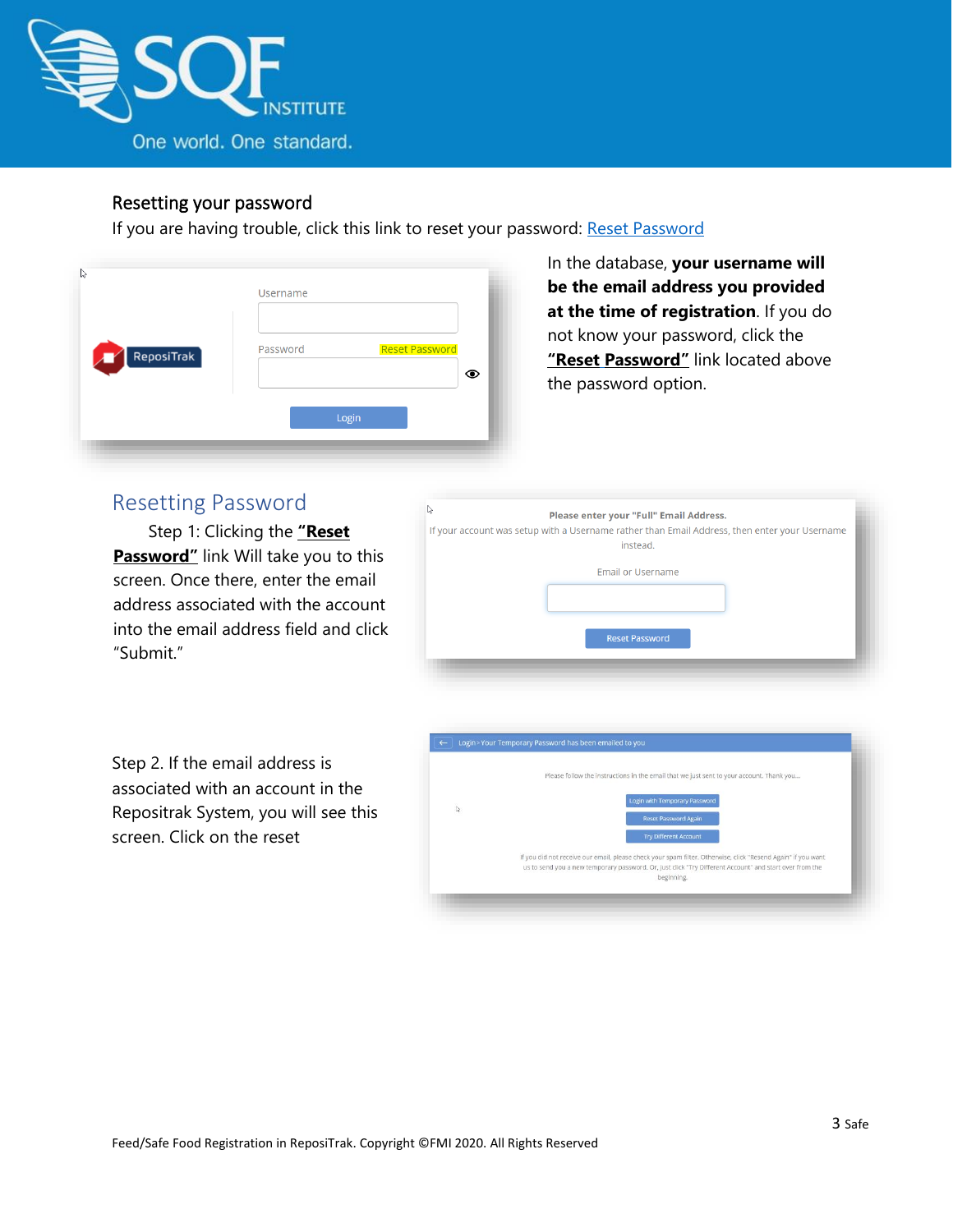

Step 3: Your screen will appear just like the right image when you have gained entry to the Repositrak website.



# **Registering an Audit**

Next, click on "My Audits" next to the SQF Logo. You will then be taken to the home page of ReposiTrak.

| <b>My Audits</b> |
|------------------|
|                  |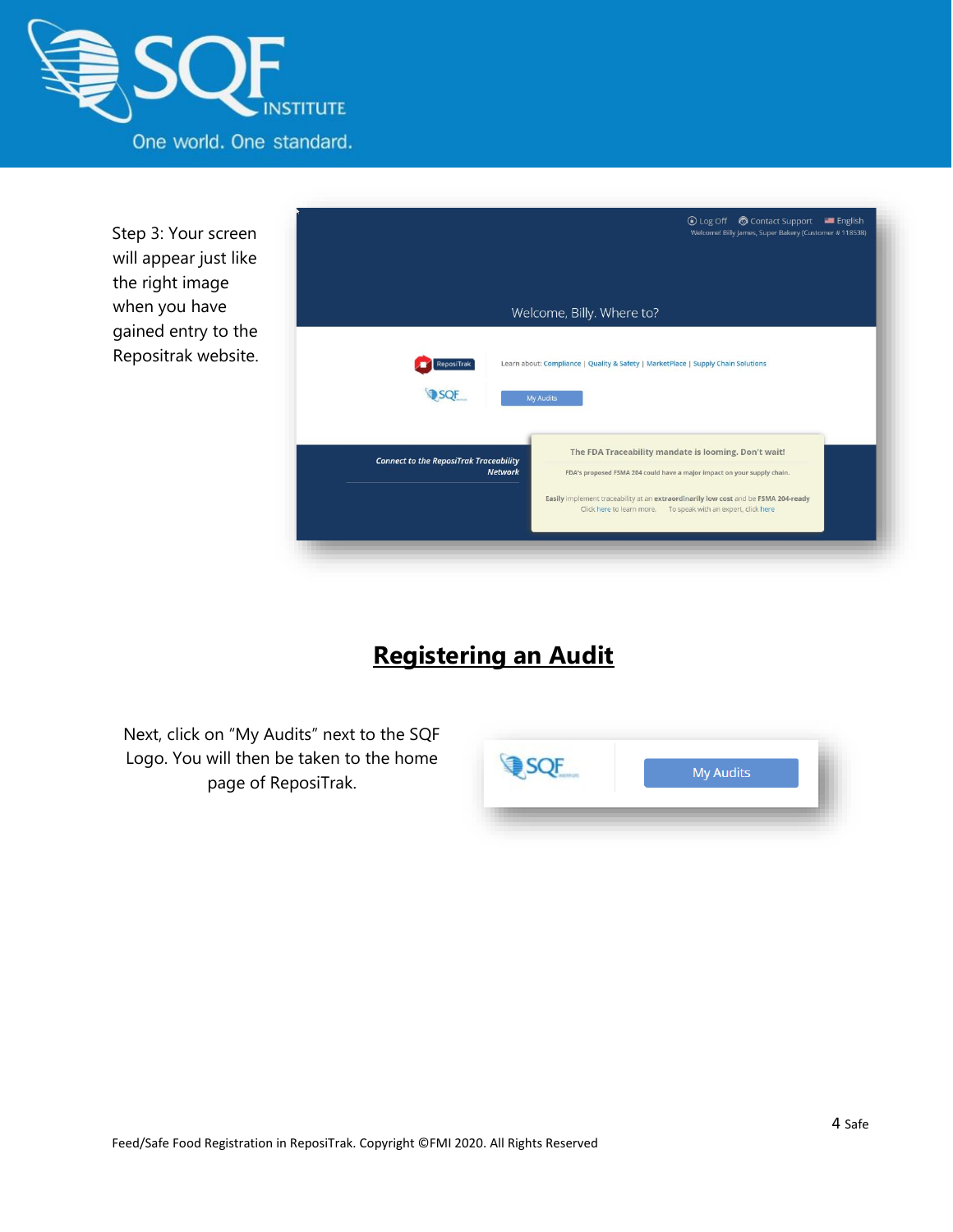

# **Re-registering in ReposiTrak ®**

<span id="page-4-0"></span>Now that you are logged into ReposiTrak, it is time to register for your upcoming audit.

Step 1: Click on the 'Audit Compliance' tab, and then click on 'SQFI Audits' under Register.

| Home           | Compliance Center                               | My Company | My Suppliers/Customers | Manage Documents Quality & Safety Item & Cost Track & Trace MarketPlace |  |  | Audit Compliance |
|----------------|-------------------------------------------------|------------|------------------------|-------------------------------------------------------------------------|--|--|------------------|
| $\leftarrow$ 1 | Application Selection > Audit Compliance        |            |                        |                                                                         |  |  |                  |
| View           |                                                 |            |                        |                                                                         |  |  |                  |
|                | <b>Audit Requests</b><br><b>Finished Audits</b> |            |                        |                                                                         |  |  |                  |
|                | <b>Audit Status</b><br>Facilities               | ኀ<br>ے     |                        |                                                                         |  |  |                  |
| Register       |                                                 |            |                        |                                                                         |  |  |                  |
|                | <b>SQFI Audits</b>                              |            |                        |                                                                         |  |  |                  |
|                |                                                 |            |                        |                                                                         |  |  |                  |

Step 2: Click on the 'Register' next to the Safe Feed/Safe Food section. Please take the time to read the description of each audit standard to make sure the correct standard is chosen. If you are unsure, please select 'click here to learn more about this audit' or send an email to info@sqfi.com for assistance.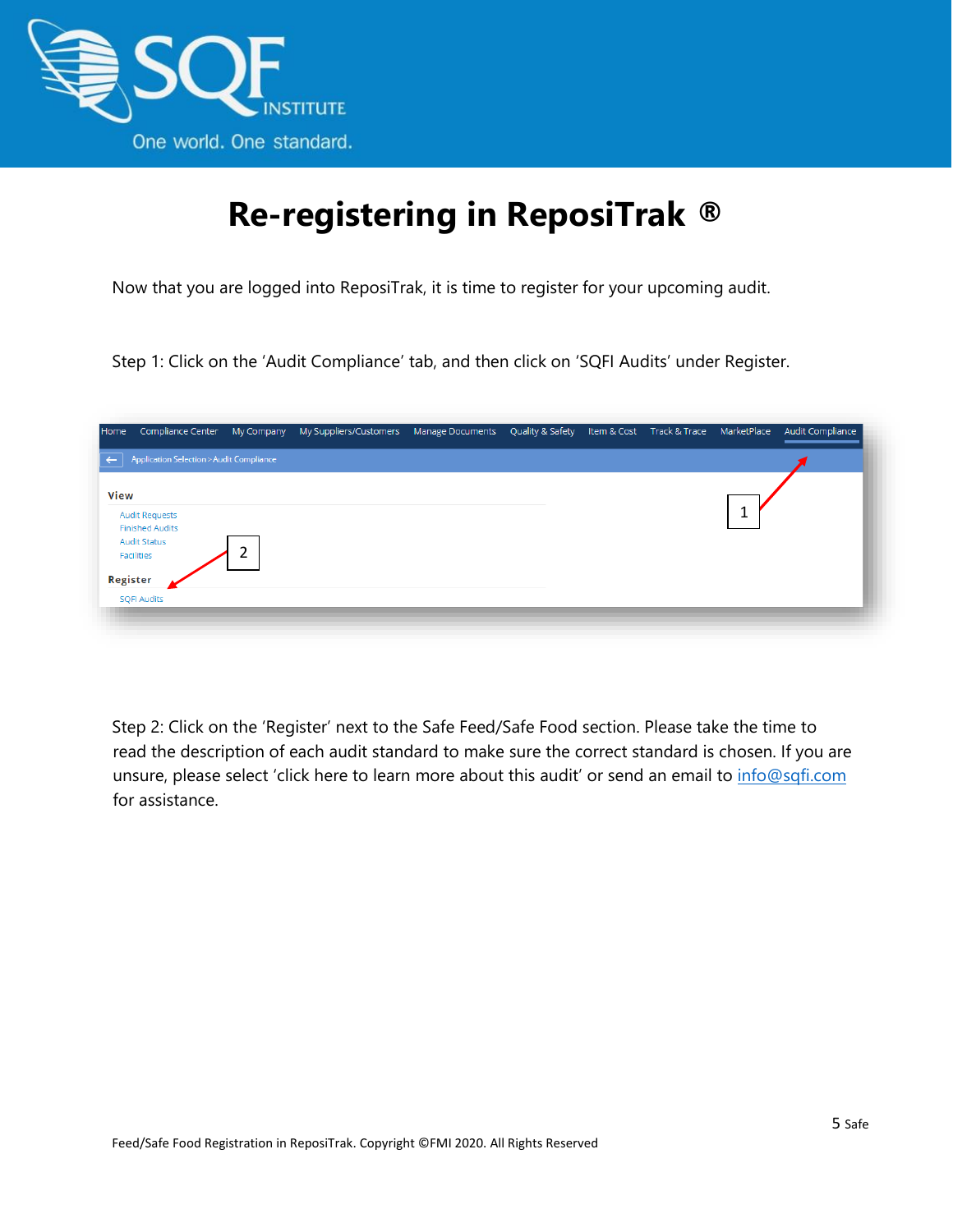

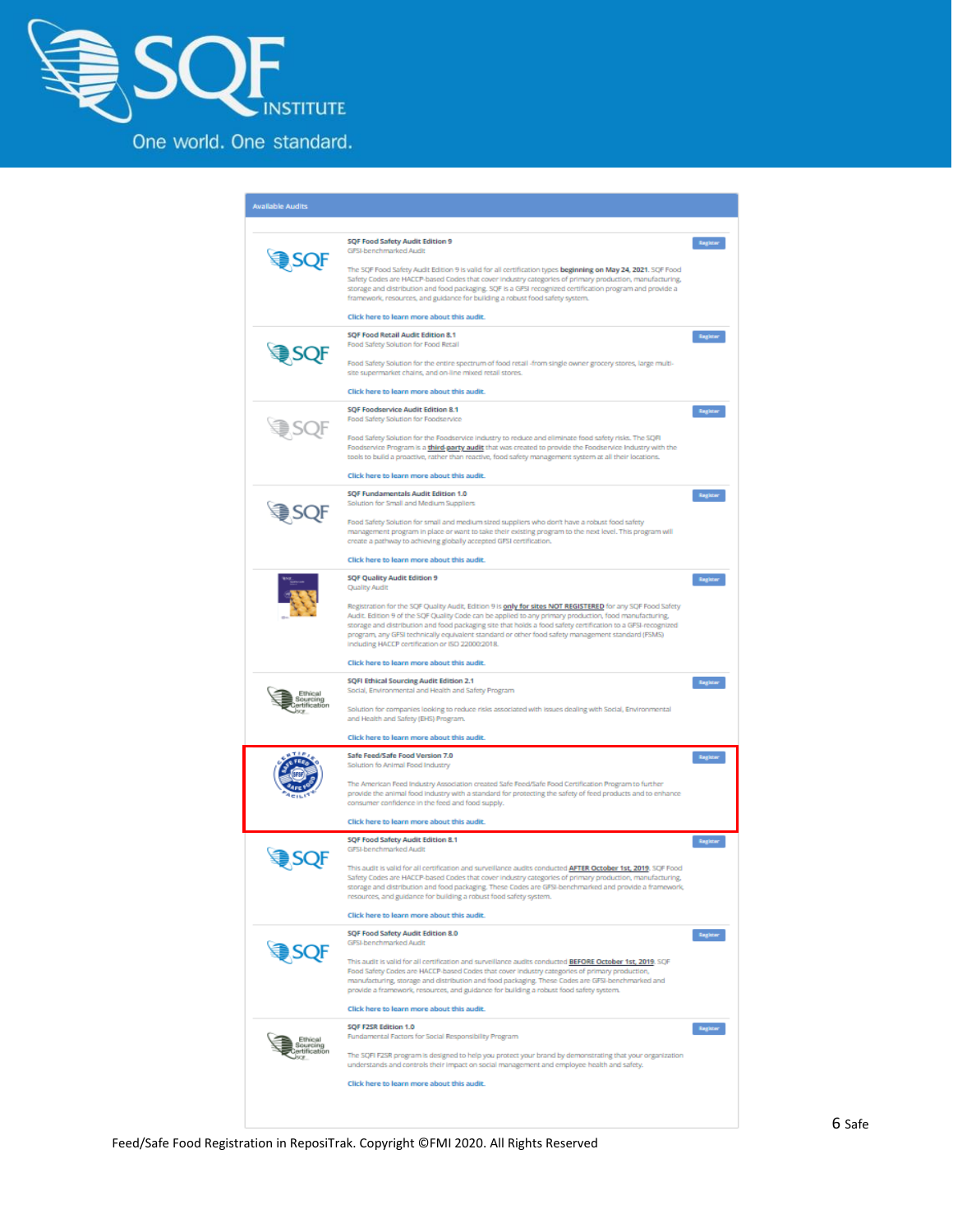

Step 3: Choose the facility to be audited. An unchecked box means that your site can be registered at this time. Please DO NOT add a facility until you have checked all available sites.

| ATIR<br><b>SQFI</b>                                                       | Safe Feed/Safe Food Version 7.0 |                     |
|---------------------------------------------------------------------------|---------------------------------|---------------------|
| Search Criteria                                                           |                                 |                     |
| Facility ID:<br>Facility Name:<br>Find                                    |                                 |                     |
|                                                                           |                                 | <b>Add Facility</b> |
| <b>Results</b>                                                            |                                 |                     |
| <b>FACILITY</b><br><b>Abrams - Abrams Pet Foods</b><br>Carltons, AR 65579 | <b>FACILITY TYPE</b><br>Single  |                     |

The 'Facility' column will list your Facility ID, Facility Name, and Facility Address.

The 'Facility Type' column will list whether your facility is registered as a Single or Central site.

You cannot register as a Central Site until all twenty (20) sub-facilities have been added. If your site is not a Central site but is listed as such, then that means a sub-facility has been created in the past. Please send an email to info@sqfi.com for more information.

The 'Register' column will not allow you to register if your previous audit request has not been completed. Please reach out to your Certification Body if this shows to see why the last request has not been phased to finished.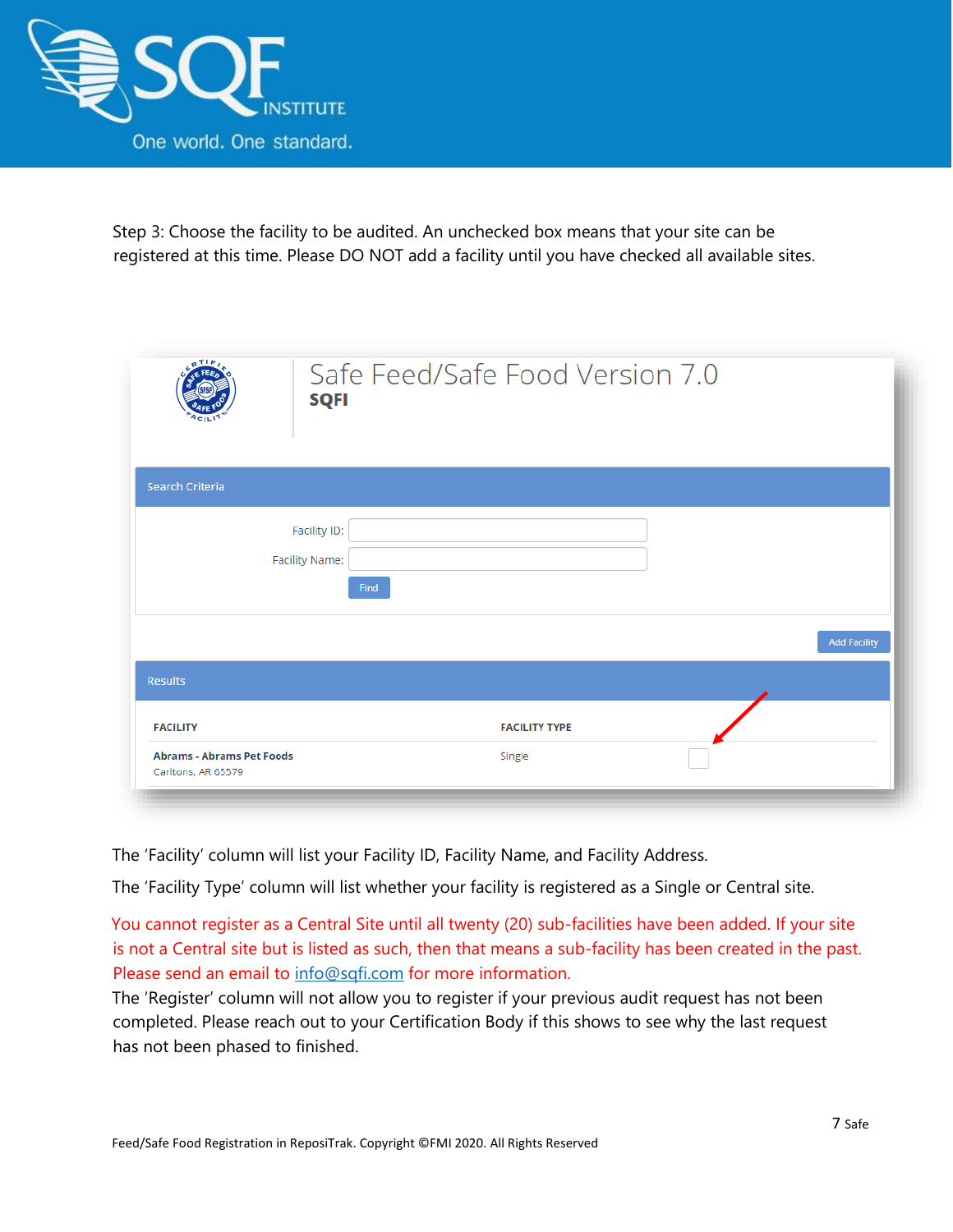

Step 4: Once your site is selected, go to the bottom of the page, and select 'Register Selected.'

| 1 Facility selected! Clear   Register Selected |  |
|------------------------------------------------|--|
|                                                |  |

Step 5: Select your 'Gross Sales,' 'Certification Scope,' and 'Certification Body." SQF accepts three forms of payment Credit Card, Check, and Wire. Click Save and Pay after the information has been added.

| <b>Partner Profiles</b>         |                                                                      |                                                                                                                                 |                    |                         |
|---------------------------------|----------------------------------------------------------------------|---------------------------------------------------------------------------------------------------------------------------------|--------------------|-------------------------|
| <b>SQFI (18038)</b>             |                                                                      |                                                                                                                                 |                    |                         |
|                                 | <sup>2</sup> Pricing Category / E. > \$50 million USD<br>Gross Sales |                                                                                                                                 |                    | $\overline{\mathbf{v}}$ |
|                                 |                                                                      | Please select the scope of certification applicable to the facility. Then, please choose the certification body for your audit. |                    |                         |
| <b>Certification Scope</b>      |                                                                      |                                                                                                                                 |                    |                         |
| <b>AUDIT TYPE</b>               |                                                                      | <b>SELECT FOR AUDIT</b>                                                                                                         |                    |                         |
| On-Site Audit                   |                                                                      |                                                                                                                                 |                    |                         |
| Remote Audit                    |                                                                      |                                                                                                                                 |                    |                         |
| <b>Seal Licensing Agreement</b> |                                                                      |                                                                                                                                 |                    |                         |
|                                 |                                                                      |                                                                                                                                 |                    |                         |
| <b>Certification Body</b>       |                                                                      |                                                                                                                                 |                    |                         |
|                                 | Certification Body:   Not Selected                                   |                                                                                                                                 | $\bar{\mathbf{v}}$ |                         |
|                                 |                                                                      |                                                                                                                                 |                    | Save and Pay            |
|                                 |                                                                      |                                                                                                                                 |                    |                         |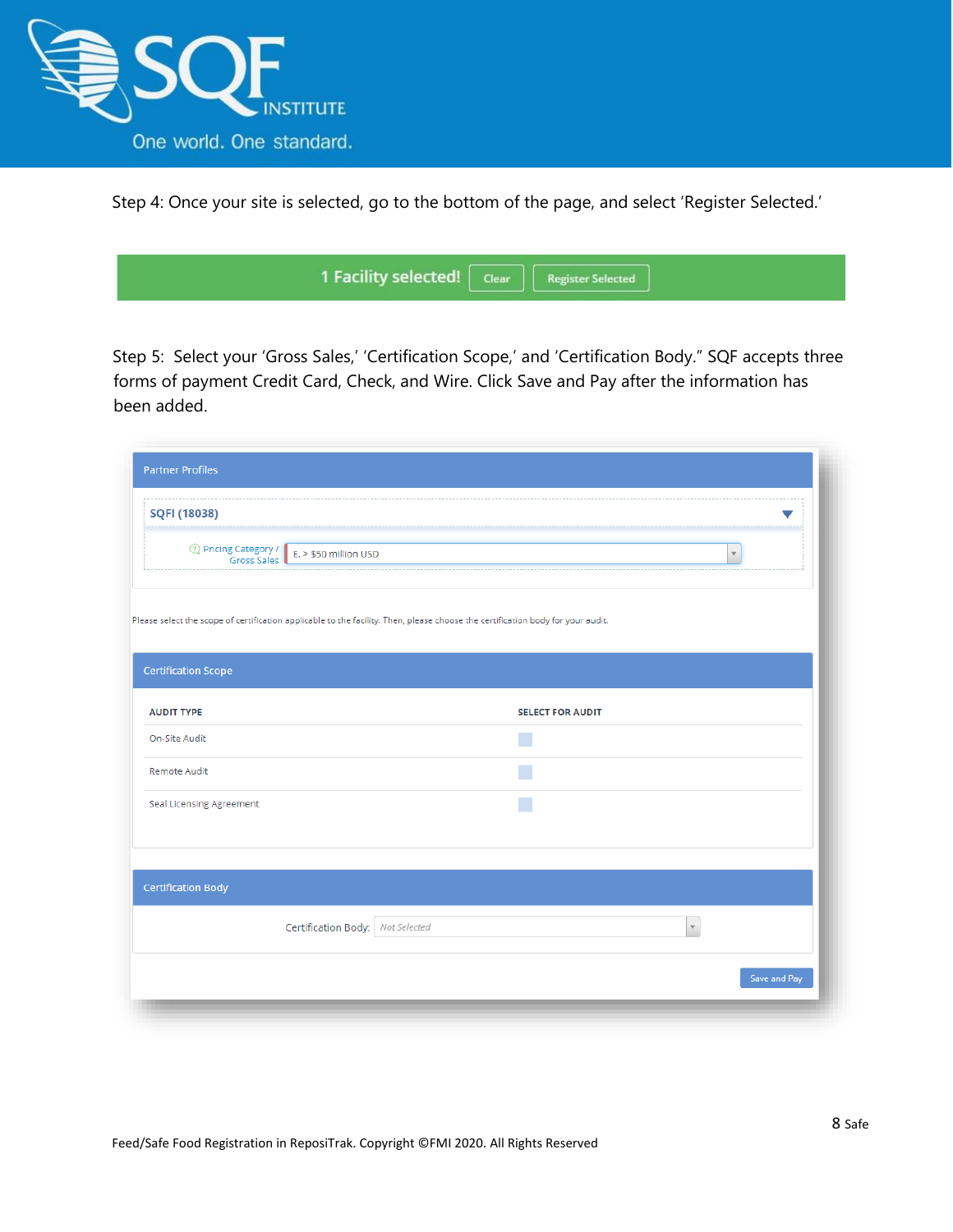

Step 6: Scroll down the page to choose the billing arranger and the method of payment. The billing arranger will be the individual to who you wish to receive the invoice. If you do not see the billing arranger and want to have them added, please choose the option below.

Finally, you will be able to choose from one of our three (3) payments option available, which are **credit card, check, or wire transfer**. Once completed, select 'Proceed.'

| <b>Facilities</b>                                               |                                                                                                                                                                                                                                                  |             |                      |  |  |  |  |
|-----------------------------------------------------------------|--------------------------------------------------------------------------------------------------------------------------------------------------------------------------------------------------------------------------------------------------|-------------|----------------------|--|--|--|--|
| <b>FACILITY</b>                                                 | <b>AUDITS</b>                                                                                                                                                                                                                                    | <b>RATE</b> | <b>CHARGE</b>        |  |  |  |  |
| AAA1 - AAA Feed<br><b>Subtotal</b>                              | Safe Feed/Safe Food Version 7.0 (Request Nbr: 2417)                                                                                                                                                                                              | \$250,00    | \$250.00<br>\$250.00 |  |  |  |  |
| <b>Total Registration Fee</b>                                   |                                                                                                                                                                                                                                                  |             | \$250.00             |  |  |  |  |
|                                                                 |                                                                                                                                                                                                                                                  |             |                      |  |  |  |  |
| <b>Enrollment Billing Discount</b>                              |                                                                                                                                                                                                                                                  |             |                      |  |  |  |  |
| <b>ENROLLMENT</b>                                               | <b>DISCOUNT CODE</b>                                                                                                                                                                                                                             |             |                      |  |  |  |  |
| <b>Assessment Database</b>                                      |                                                                                                                                                                                                                                                  |             |                      |  |  |  |  |
|                                                                 |                                                                                                                                                                                                                                                  |             | <b>Apply</b>         |  |  |  |  |
|                                                                 |                                                                                                                                                                                                                                                  |             |                      |  |  |  |  |
|                                                                 | <b>Total Amount Due: \$250.00</b>                                                                                                                                                                                                                |             |                      |  |  |  |  |
|                                                                 | SQFI offers convenient payment methods. We employ SSL certificate encryption through our secured website to safeguard your credit card and bank account information.<br>ACH and Credit Card subscription payments automatically charge when due. |             |                      |  |  |  |  |
| <b>Payment Method</b>                                           |                                                                                                                                                                                                                                                  |             |                      |  |  |  |  |
| Please designate a person to be SQFI's primary billing contact. | If we have questions regarding invoicing, or your choice of payment, we'll contact this person.                                                                                                                                                  |             |                      |  |  |  |  |
|                                                                 | Select yourself, or a user you have already entered Mot Selected<br>$\mathbf{v}$                                                                                                                                                                 |             |                      |  |  |  |  |
|                                                                 | If your billing contact is not currently a user, add them here                                                                                                                                                                                   |             |                      |  |  |  |  |
|                                                                 | Method of Payment: Select method of payment<br>$\overline{\mathbf{v}}$                                                                                                                                                                           |             |                      |  |  |  |  |
|                                                                 |                                                                                                                                                                                                                                                  |             |                      |  |  |  |  |

**\*Please note that SQF DOES NOT have an 'Enrollment Billing Discount' available.**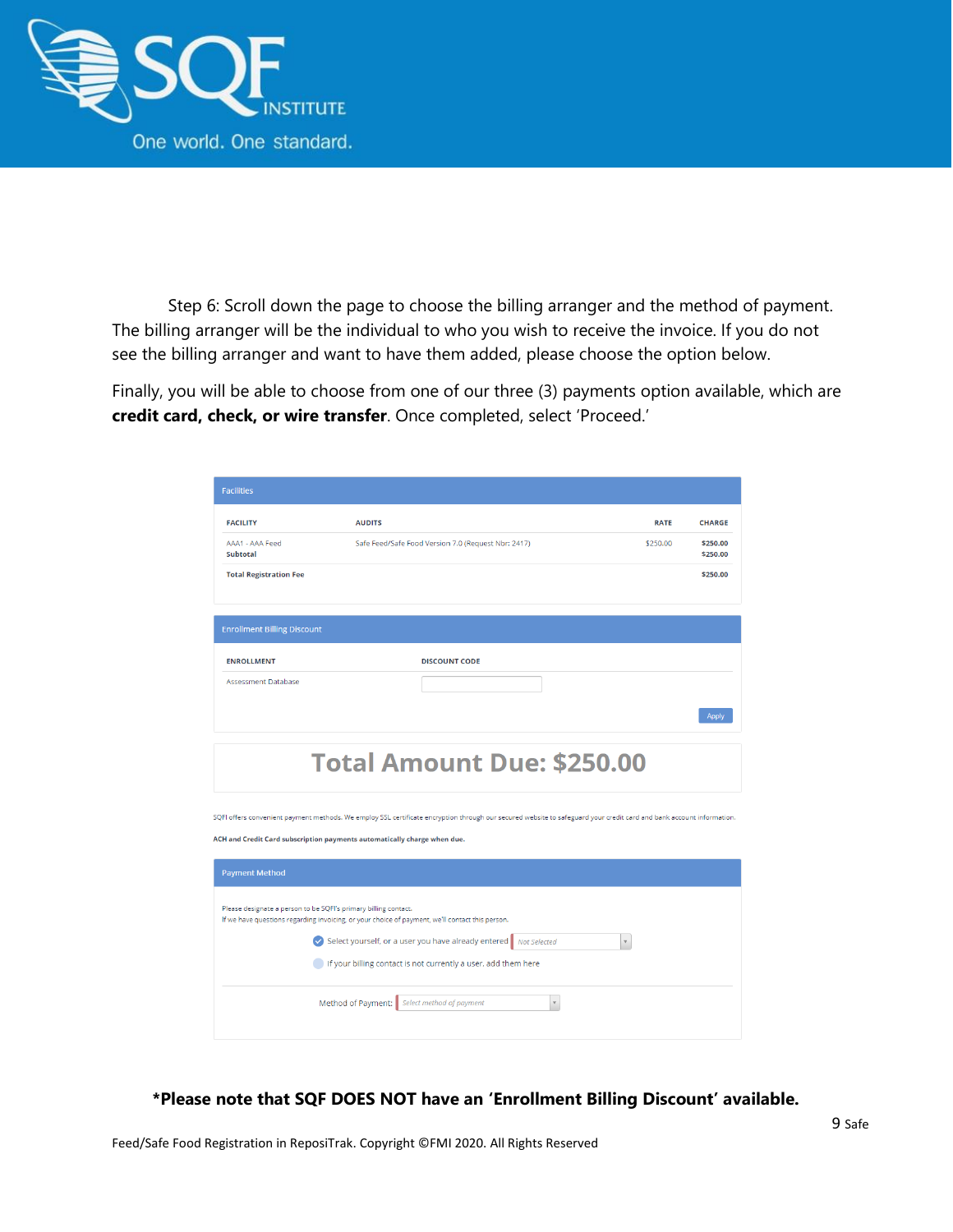

# **Re-registering Multiple Sites**

<span id="page-9-0"></span>A new registration feature with the release of Edition 8.1 is the ability to quickly re-register more than one site at a time. Please follow the steps on pages 2-5 until you end up on the 'Facilities' page.

Step 1: Select the site to be audited. A green checkmark means that the facility is selected



#### Safe Feed/Safe Food Version 7.0 **SOFI**

| <b>Search Criteria</b> |                                |
|------------------------|--------------------------------|
|                        | Facility ID:<br>Facility Name: |
|                        | Find                           |

| <b>Results</b>                               |                      |  |
|----------------------------------------------|----------------------|--|
| <b>FACILITY</b>                              | <b>FACILITY TYPE</b> |  |
| <b>AAA1 - AAA Feed</b><br>Carltons, ME 65579 | Single               |  |
| AAA 2 - AAA Feed 2<br>Carltons, ME 65579     | Single               |  |

Step 2: Move to the bottom of the page and select 'Register Selected' to begin filling in the audit details.



**Add Facility**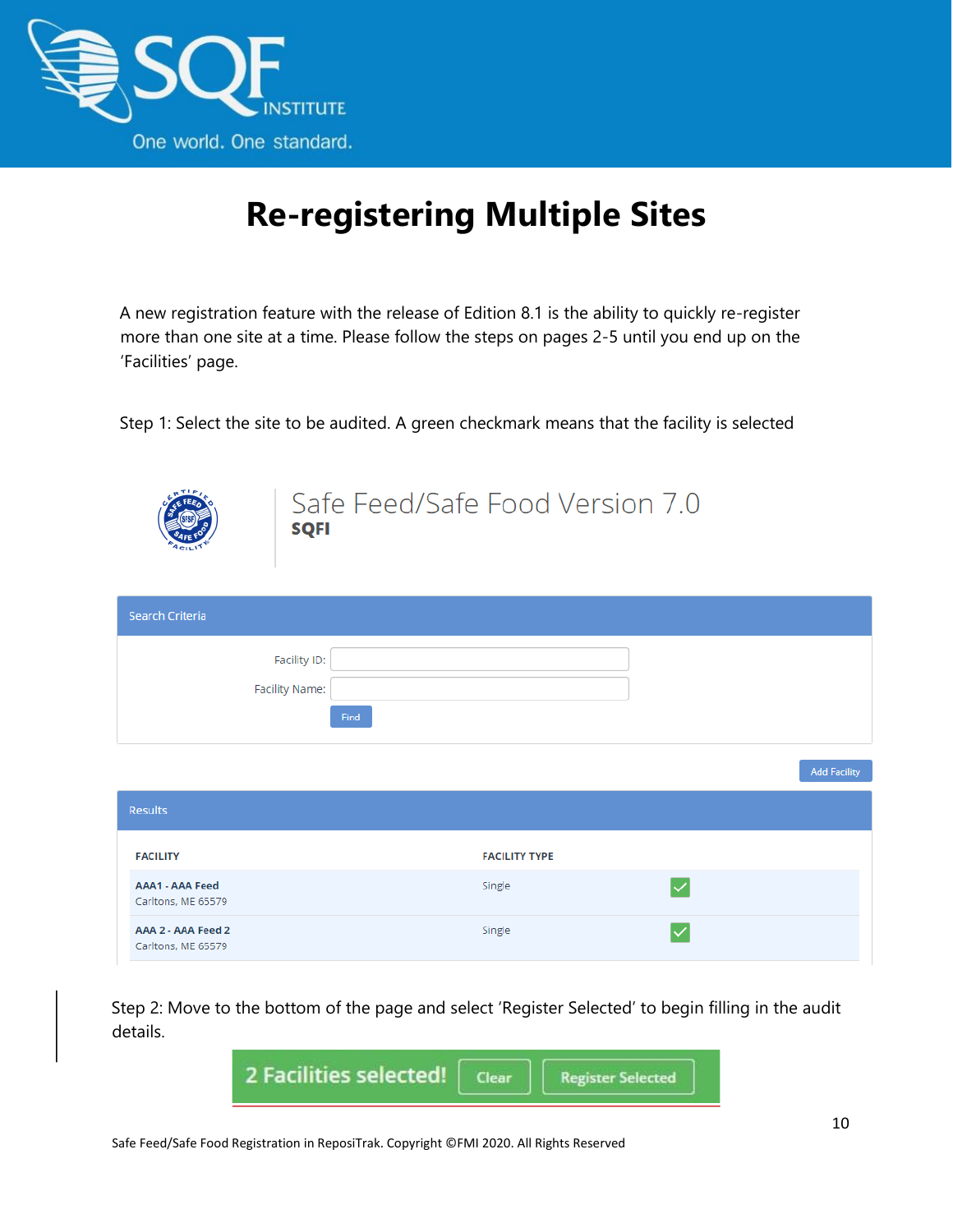

Step 5: Select your 'Gross Sales,' 'Certification Scope,' and 'Certification Body." Click Save and Pay after the information has been added. SQF accepts three forms of payment Credit Card, Check, and Wire.

| SQFI (18038)                    |                                                                                                                                 |                         |                         |  |
|---------------------------------|---------------------------------------------------------------------------------------------------------------------------------|-------------------------|-------------------------|--|
|                                 |                                                                                                                                 |                         |                         |  |
| 2 Pricing Category /            | E. > \$50 million USD<br><b>Gross Sales</b>                                                                                     |                         | $\overline{\mathbf{v}}$ |  |
|                                 | Please select the scope of certification applicable to the facility. Then, please choose the certification body for your audit. |                         |                         |  |
|                                 |                                                                                                                                 |                         |                         |  |
| <b>Certification Scope</b>      |                                                                                                                                 |                         |                         |  |
| <b>AUDIT TYPE</b>               |                                                                                                                                 | <b>SELECT FOR AUDIT</b> |                         |  |
| On-Site Audit                   |                                                                                                                                 |                         |                         |  |
| Remote Audit                    |                                                                                                                                 |                         |                         |  |
| <b>Seal Licensing Agreement</b> |                                                                                                                                 |                         |                         |  |
|                                 |                                                                                                                                 |                         |                         |  |
|                                 |                                                                                                                                 |                         |                         |  |
|                                 |                                                                                                                                 |                         |                         |  |
| <b>Certification Body</b>       |                                                                                                                                 |                         |                         |  |
|                                 |                                                                                                                                 |                         | $\mathbf{v}$            |  |
|                                 | Certification Body:   Not Selected                                                                                              |                         |                         |  |

**\*Please note that you will only be asked to choose a payment type after the audit details for each selected location are completed.**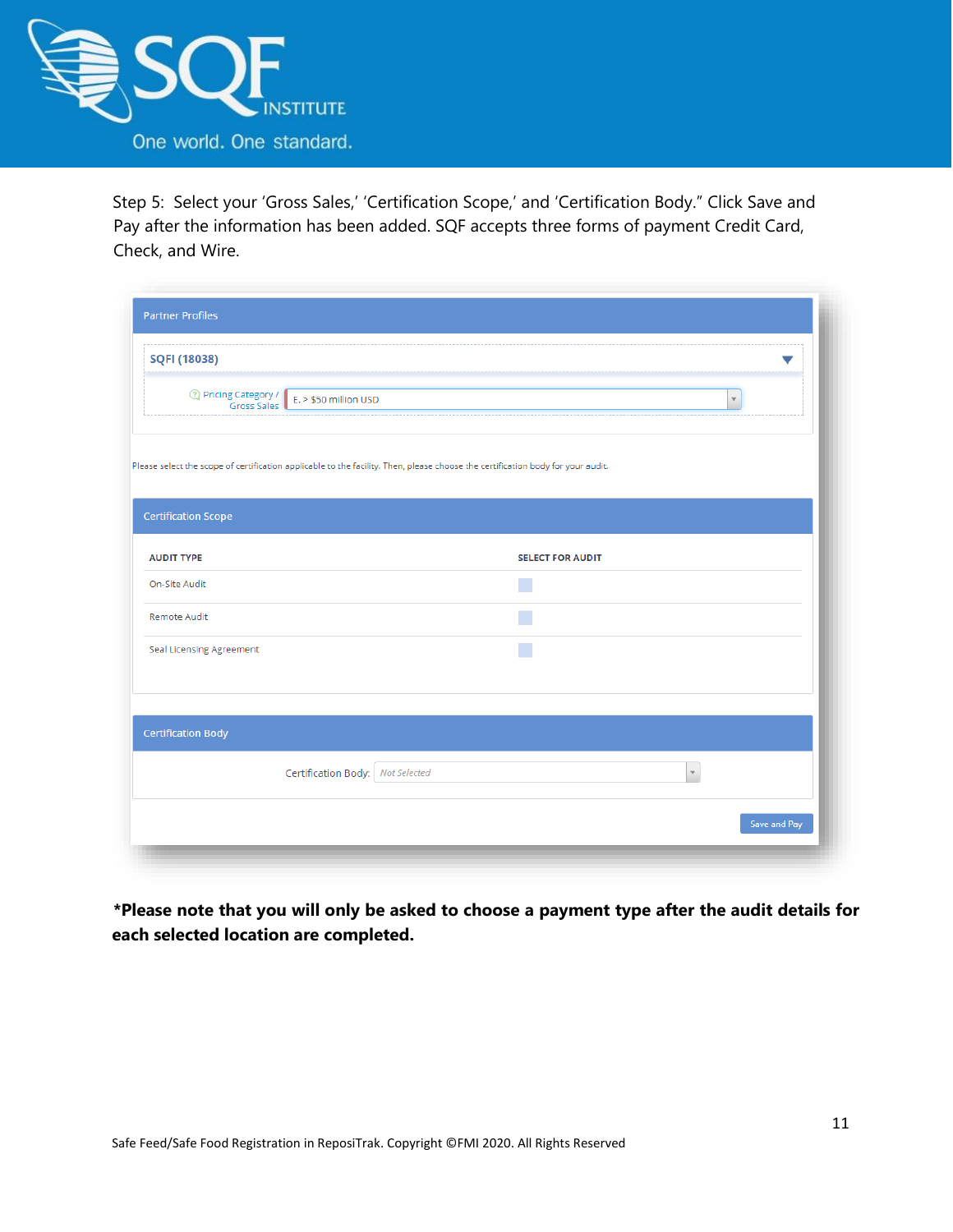

Step 6: After all the information is entered for each site, click on "Save and Pay" in the bottom right corner under the "Certification Body.

| <b>Certification Body</b> |                                                 |              |
|---------------------------|-------------------------------------------------|--------------|
|                           | Certification Body: Certification Body (118293) |              |
|                           |                                                 | Save and Pay |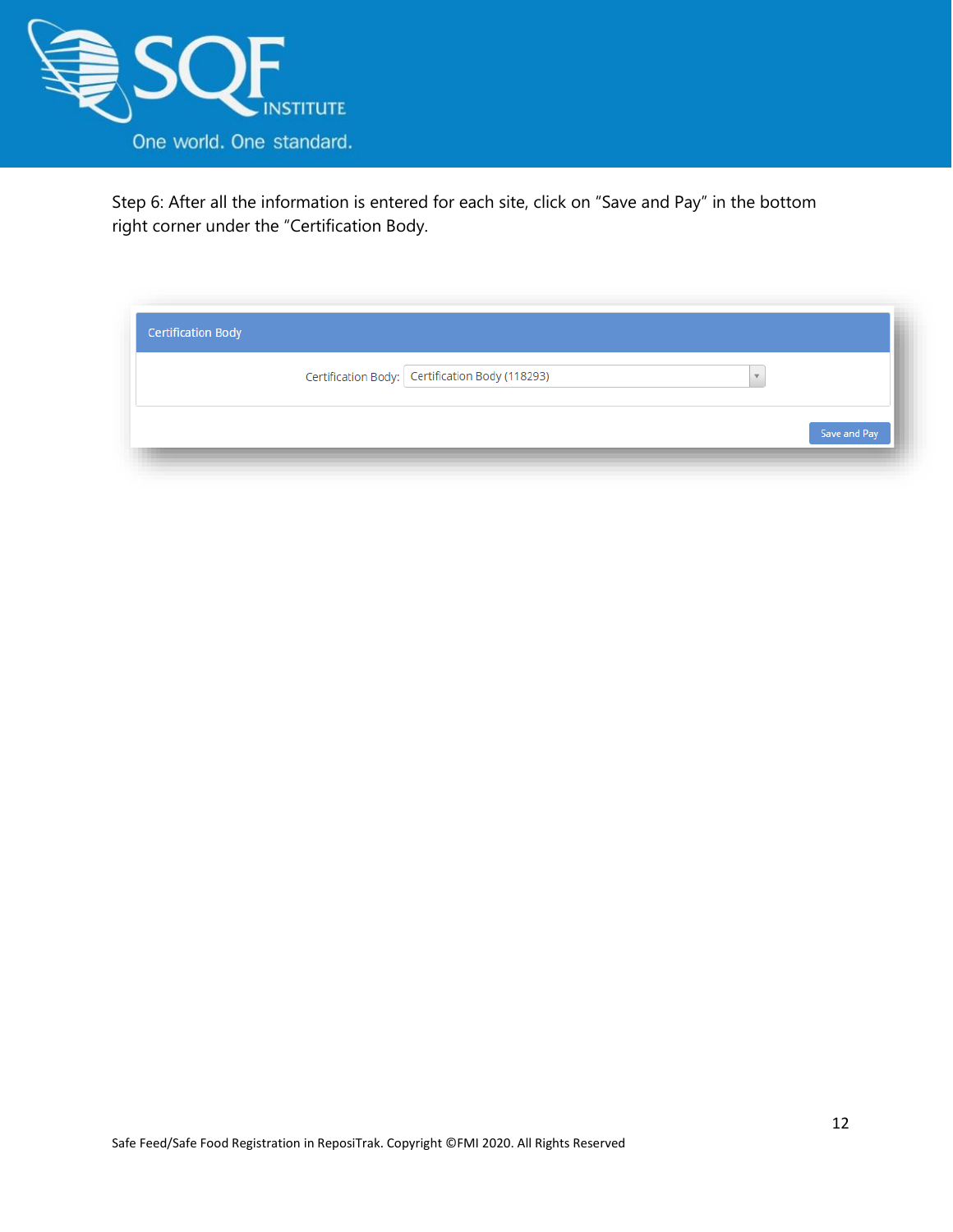

Step 7: The final step is to verify that the facility information is correct and scroll down to the payment method. Choose your billing designee; if it is not you, choose to add them. Then select your payment method. SQFI offers three payment methods **credit card, check, wire transfer**.

| <b>FACILITY</b>                       | <b>AUDITS</b>                                                                                                                                                                                                                                    | <b>RATE</b> | <b>CHARGE</b>        |
|---------------------------------------|--------------------------------------------------------------------------------------------------------------------------------------------------------------------------------------------------------------------------------------------------|-------------|----------------------|
| AAA1 - AAA Feed<br><b>Subtotal</b>    | Safe Feed/Safe Food Version 7.0 (Request Nbr: 2417)                                                                                                                                                                                              | \$250.00    | \$250.00<br>\$250.00 |
| AAA 2 - AAA Feed 2<br><b>Subtotal</b> | Safe Feed/Safe Food Version 7.0 (Request Nbr: 2418)                                                                                                                                                                                              | \$250.00    | \$250.00<br>\$250.00 |
| <b>Total Registration Fee</b>         |                                                                                                                                                                                                                                                  |             | \$500.00             |
| <b>Enrollment Billing Discount</b>    |                                                                                                                                                                                                                                                  |             |                      |
| <b>ENROLLMENT</b>                     | <b>DISCOUNT CODE</b>                                                                                                                                                                                                                             |             |                      |
| Assessment Database                   |                                                                                                                                                                                                                                                  |             |                      |
|                                       |                                                                                                                                                                                                                                                  |             |                      |
|                                       | <b>Total Amount Due: \$500.00</b>                                                                                                                                                                                                                |             | <b>Apply</b>         |
|                                       | SQFI offers convenient payment methods. We employ SSL certificate encryption through our secured website to safeguard your credit card and bank account information.<br>ACH and Credit Card subscription payments automatically charge when due. |             |                      |
| <b>Payment Method</b>                 |                                                                                                                                                                                                                                                  | 1           |                      |
|                                       | Please designate a person to be SQFI's primary billing contact.<br>If we have questions regarding invoicing, or your choice of payment, we'll contact this person.                                                                               |             |                      |
|                                       | Select yourself, or a user you have already entered Mot Selected<br>If your billing contact is not currently a user, add them here                                                                                                               |             |                      |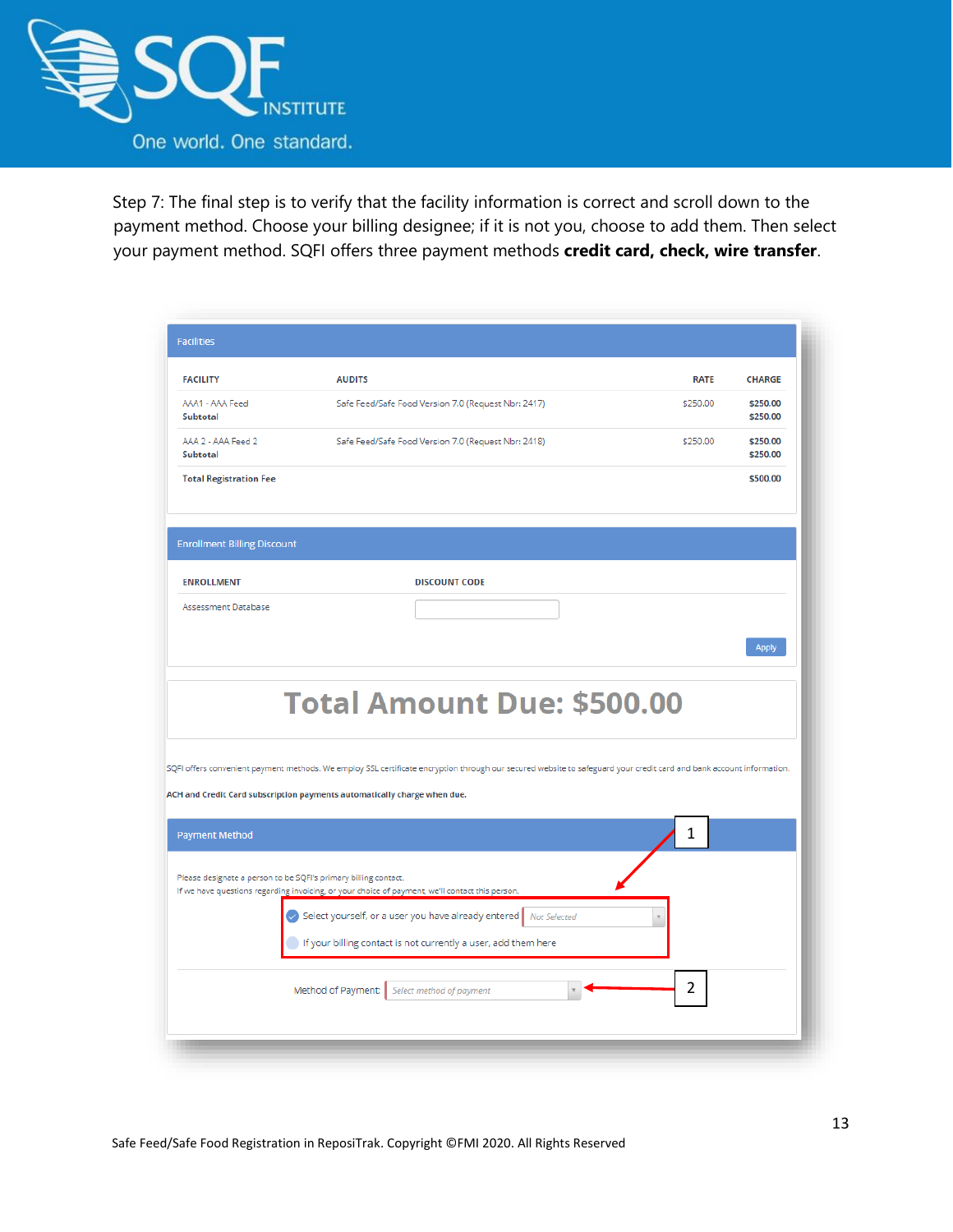

# **How to Add A Site**

Step 1: Click on the 'Audit Compliance' tab, and then click on 'SQFI Audits' under Register.

| Application Selection > Audit Compliance<br>$\leftarrow$<br>View<br><b>Audit Requests</b><br><b>Finished Audits</b><br><b>Audit Status</b><br>Facilities<br>ำ<br>ے<br>Register<br><b>SQFI Audits</b> | Audit Compliance |
|------------------------------------------------------------------------------------------------------------------------------------------------------------------------------------------------------|------------------|
|                                                                                                                                                                                                      |                  |
|                                                                                                                                                                                                      |                  |
|                                                                                                                                                                                                      |                  |
|                                                                                                                                                                                                      |                  |
|                                                                                                                                                                                                      |                  |
|                                                                                                                                                                                                      |                  |
|                                                                                                                                                                                                      |                  |

Step 2: Select the Audit Edition that the new site will be audited to and click 'Register.'

| Safe Feed/Safe Food Version 7.0<br>Reeister<br>Solution fo Animal Food Industry                            |
|------------------------------------------------------------------------------------------------------------|
|                                                                                                            |
| The American Feed Industry Association created Safe Feed/Safe Food Certification Program to further        |
| provide the animal food industry with a standard for protecting the safety of feed products and to enhance |
| consumer confidence in the feed and food supply.                                                           |
| Click here to learn more about this audit.                                                                 |
|                                                                                                            |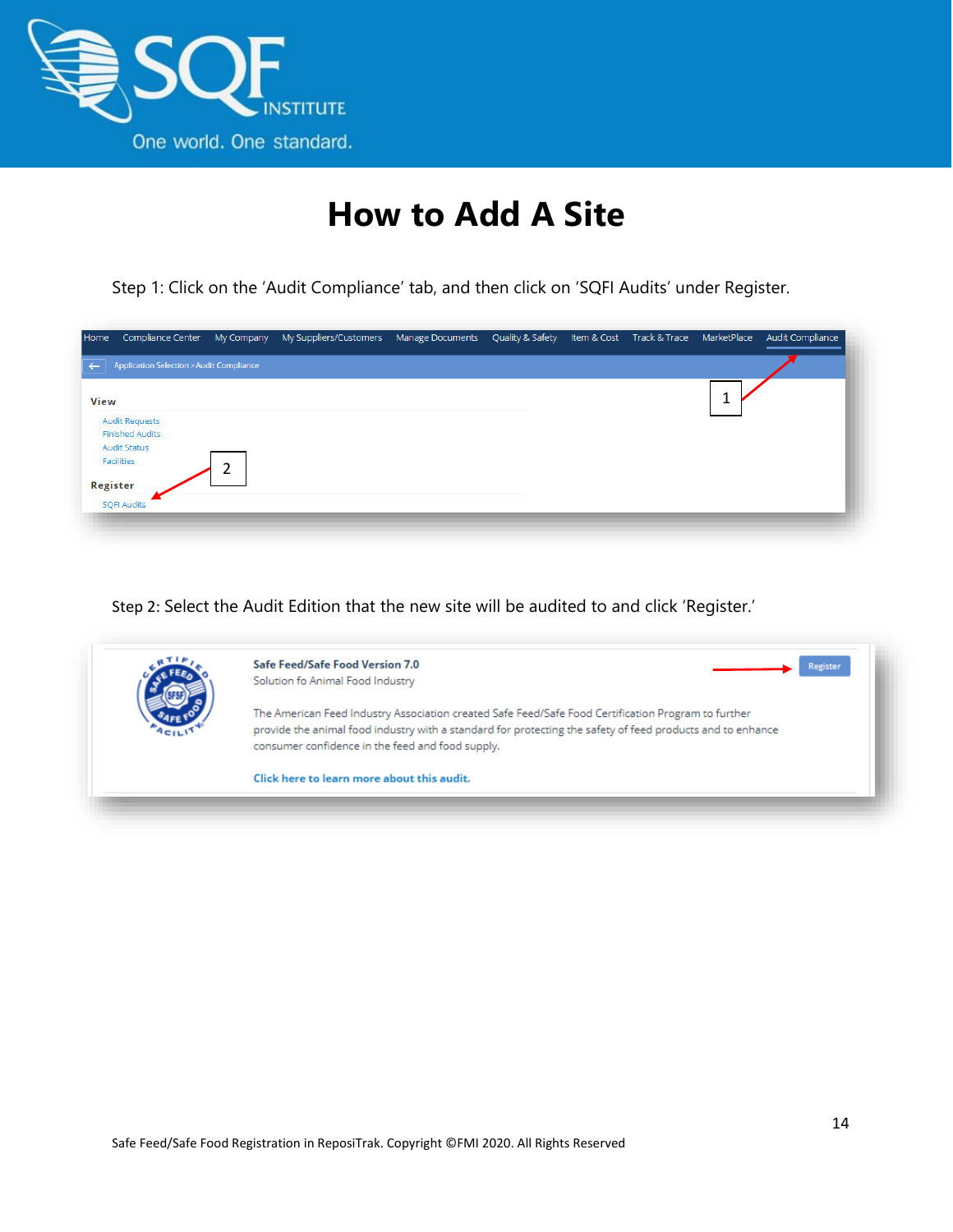

Step 3: From here, select 'Add Facility.'

| Search Criteria |                        |  |  |                     |
|-----------------|------------------------|--|--|---------------------|
|                 | Facility ID:           |  |  |                     |
|                 | Facility Name:<br>Find |  |  | <b>Add Facility</b> |

Step 4: The following information must be entered, and then click 'Save.'

| Facility Type:  | Single<br>$\overline{\mathbf{v}}$             |              |           |
|-----------------|-----------------------------------------------|--------------|-----------|
|                 | Facility Name: Name of plant, DC, warehouse   |              | $\bullet$ |
| Facility ID:    | $\bullet$<br>Your Internal Facility # or name |              |           |
| Address:        |                                               |              |           |
|                 |                                               |              |           |
|                 |                                               |              |           |
| City:           |                                               |              |           |
| Country:        | United States                                 |              |           |
| State/Province: | Not Selected                                  | $\mathbf{v}$ |           |
| Postal Code:    |                                               |              |           |
|                 |                                               |              |           |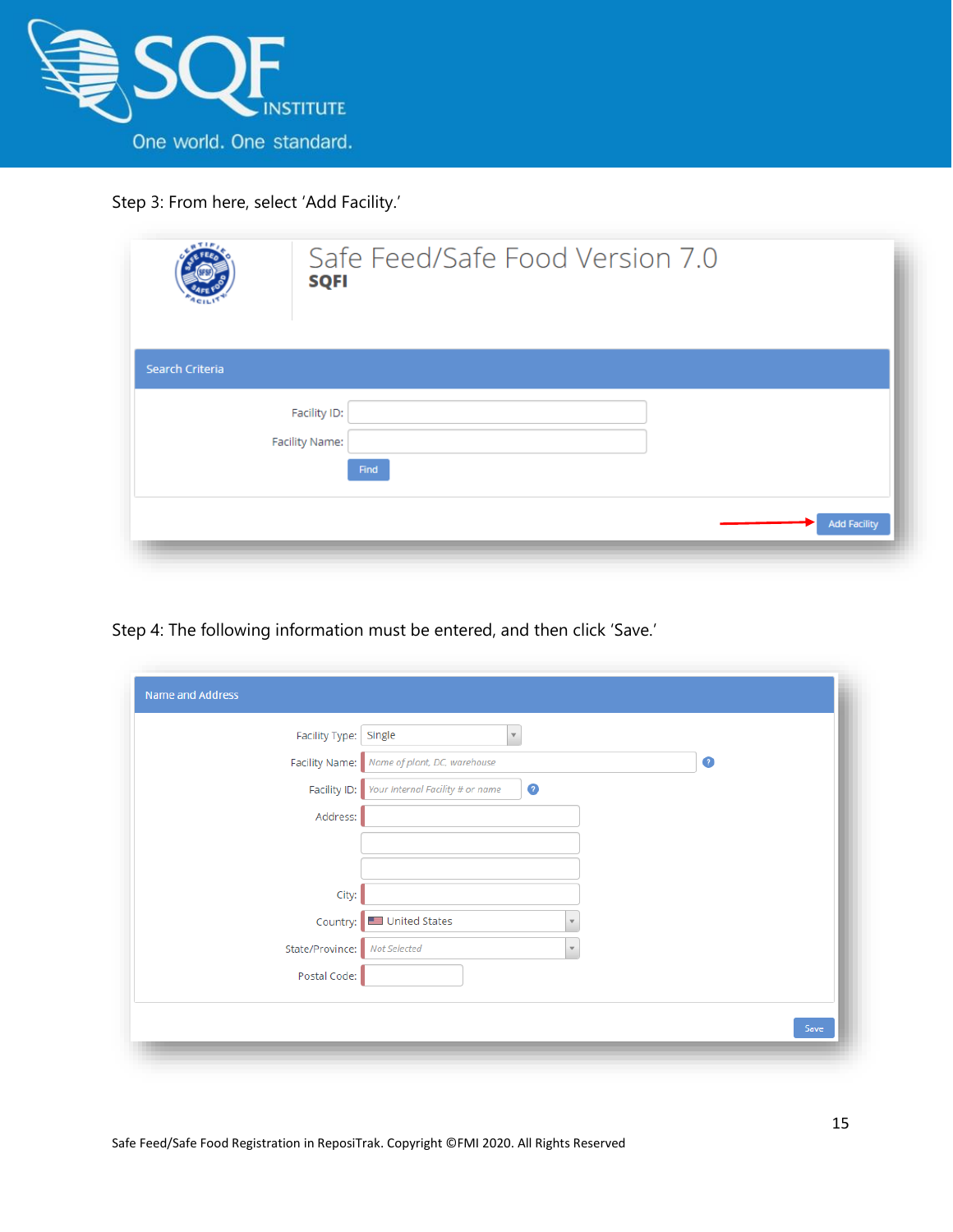

| Name and Address |                                             |           |
|------------------|---------------------------------------------|-----------|
| Facility Type:   | Single<br>$\forall$                         |           |
| Facility Name:   | Name of plant, DC, warehouse                | $\bullet$ |
| Facility ID:     | $\odot$<br>Your Internal Facility # or name |           |
| Address:         |                                             |           |
| City:            |                                             |           |
| Country:         | United States                               |           |
| State/Province:  | Not Selected<br>$\mathbf{v}$                |           |
| Postal Code:     |                                             |           |
|                  |                                             | Save      |

The new site will now show on the 'Facilities' page, and the registration for the site must now be completed. These steps can be found on page 4.